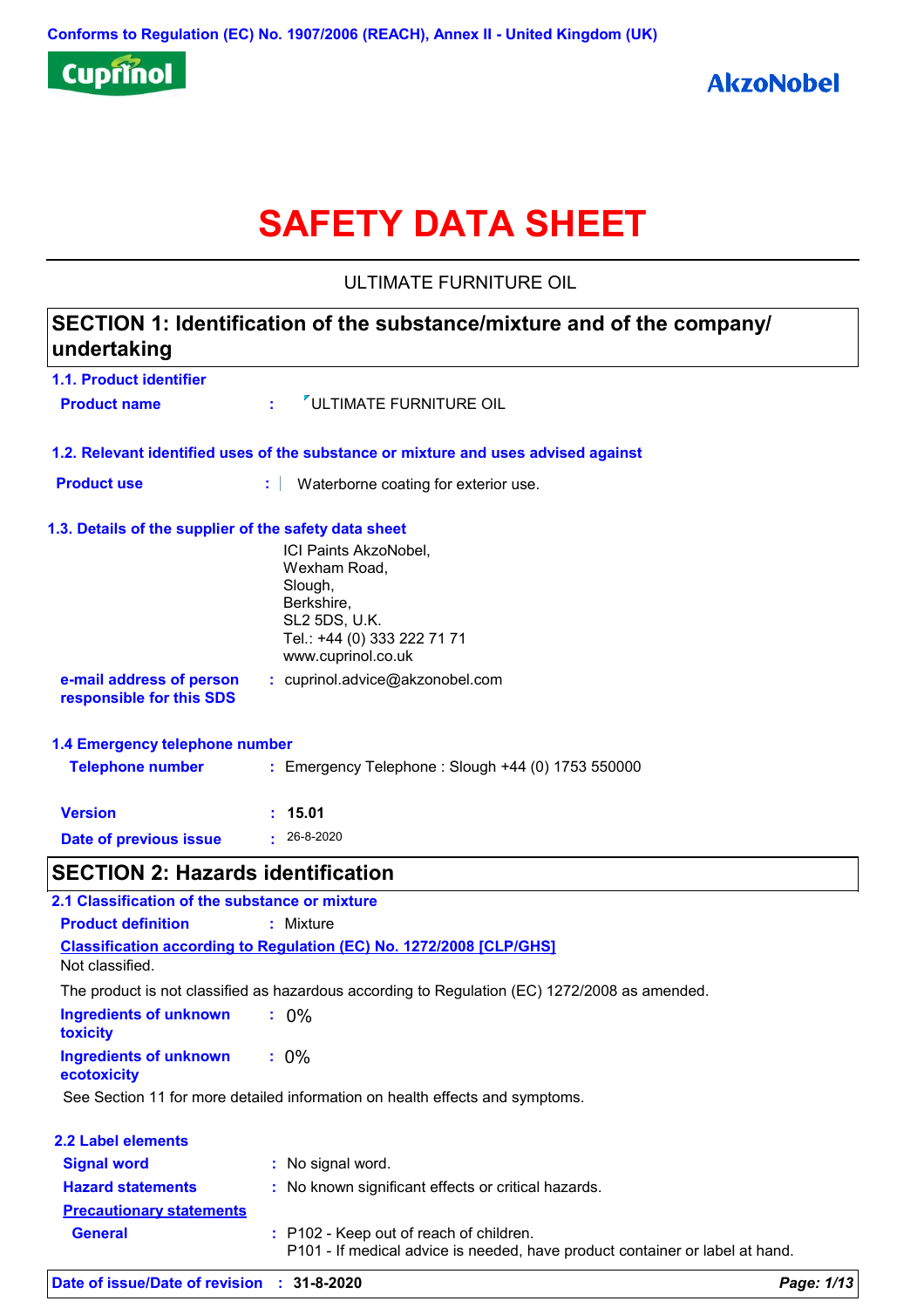### **SECTION 2: Hazards identification**

| <b>Prevention</b>                                                                                                                                               | : P262 - Do not get in eyes, on skin, or on clothing.                                                                        |
|-----------------------------------------------------------------------------------------------------------------------------------------------------------------|------------------------------------------------------------------------------------------------------------------------------|
| <b>Response</b>                                                                                                                                                 | : P312 - Call a POISON CENTER or doctor/physician if you feel unwell.                                                        |
| <b>Storage</b>                                                                                                                                                  | : Not applicable.                                                                                                            |
| <b>Disposal</b>                                                                                                                                                 | : P501 - Dispose of contents and container in accordance with all local, regional,<br>national or international regulations. |
| <b>Supplemental label</b><br>elements                                                                                                                           | : Contains C(M)IT/MIT(3:1) and IPBC. May produce an allergic reaction.                                                       |
| <b>Annex XVII - Restrictions</b><br>on the manufacture,<br>placing on the market and<br>use of certain dangerous<br>substances, mixtures and<br><b>articles</b> | : Not applicable.                                                                                                            |
| <b>Special packaging requirements</b>                                                                                                                           |                                                                                                                              |
| <b>Containers to be fitted</b><br>with child-resistant<br>fastenings                                                                                            | : Not applicable.                                                                                                            |
| <b>Tactile warning of danger : Not applicable.</b>                                                                                                              |                                                                                                                              |
| 2.3 Other hazards                                                                                                                                               |                                                                                                                              |

**Other hazards which do : not result in classification** : None known.

### **SECTION 3: Composition/information on ingredients**

| <b>3.2 Mixtures</b>                                                        | Mixture<br>ŧ.                                                                             |               |                                                                                                                                                                                                                                                                                       |             |
|----------------------------------------------------------------------------|-------------------------------------------------------------------------------------------|---------------|---------------------------------------------------------------------------------------------------------------------------------------------------------------------------------------------------------------------------------------------------------------------------------------|-------------|
| <b>Product/ingredient name</b>                                             | <b>Identifiers</b>                                                                        | $\frac{9}{6}$ | <b>Regulation (EC) No.</b><br>1272/2008 [CLP]                                                                                                                                                                                                                                         | <b>Type</b> |
| 3-butoxypropan-2-ol                                                        | REACH #:<br>01-2119475527-28<br>EC: 225-878-4<br>CAS: 5131-66-8<br>Index:<br>603-052-00-8 | < 10          | Skin Irrit. 2, H315<br>Eye Irrit. 2, H319                                                                                                                                                                                                                                             | $[1]$       |
| Hydrocarbons, C10-C13, n-<br>alkanes, isoalkanes, cyclics,<br><2%aromatics | REACH #:<br>01-2119457273-39                                                              | l≤0,3         | Asp. Tox. 1, H304<br>EUH066                                                                                                                                                                                                                                                           | $[1]$       |
| <b>IPBC</b>                                                                | $EC: 259-627-5$<br>CAS: 55406-53-6<br>Index:<br>616-212-00-7                              | < 0,25        | Acute Tox. 4, H302<br>Acute Tox. 3, H331<br>Eye Dam. 1, H318<br>Skin Sens. 1, H317<br><b>STOT RE 1, H372</b><br>Aquatic Acute 1, H400 (M=10)<br>Aquatic Chronic 1, H410 (M=1)                                                                                                         | $[1]$       |
| $C(M)$ IT/MIT $(3:1)$                                                      | REACH #:<br>01-2120764691-48<br>CAS: 55965-84-9<br>Index:<br>613-167-00-5                 | < 0.001       | Acute Tox. 3, H301<br>Acute Tox. 2, H310<br>Acute Tox. 2, H330<br>Skin Corr. 1C, H314<br>Eye Dam. 1, H318<br>Skin Sens. 1A, H317<br>Aquatic Acute 1, H400 (M=100)<br>Aquatic Chronic 1, H410 (M=100)<br>See Section 16 for<br>the full text of the H<br>statements declared<br>above. | $[1]$       |

There are no additional ingredients present which, within the current knowledge of the supplier and in the concentrations applicable, are classified as hazardous to health or the environment, are PBTs, vPvBs or Substances of equivalent concern, or have been assigned a workplace exposure limit and hence require reporting in this section.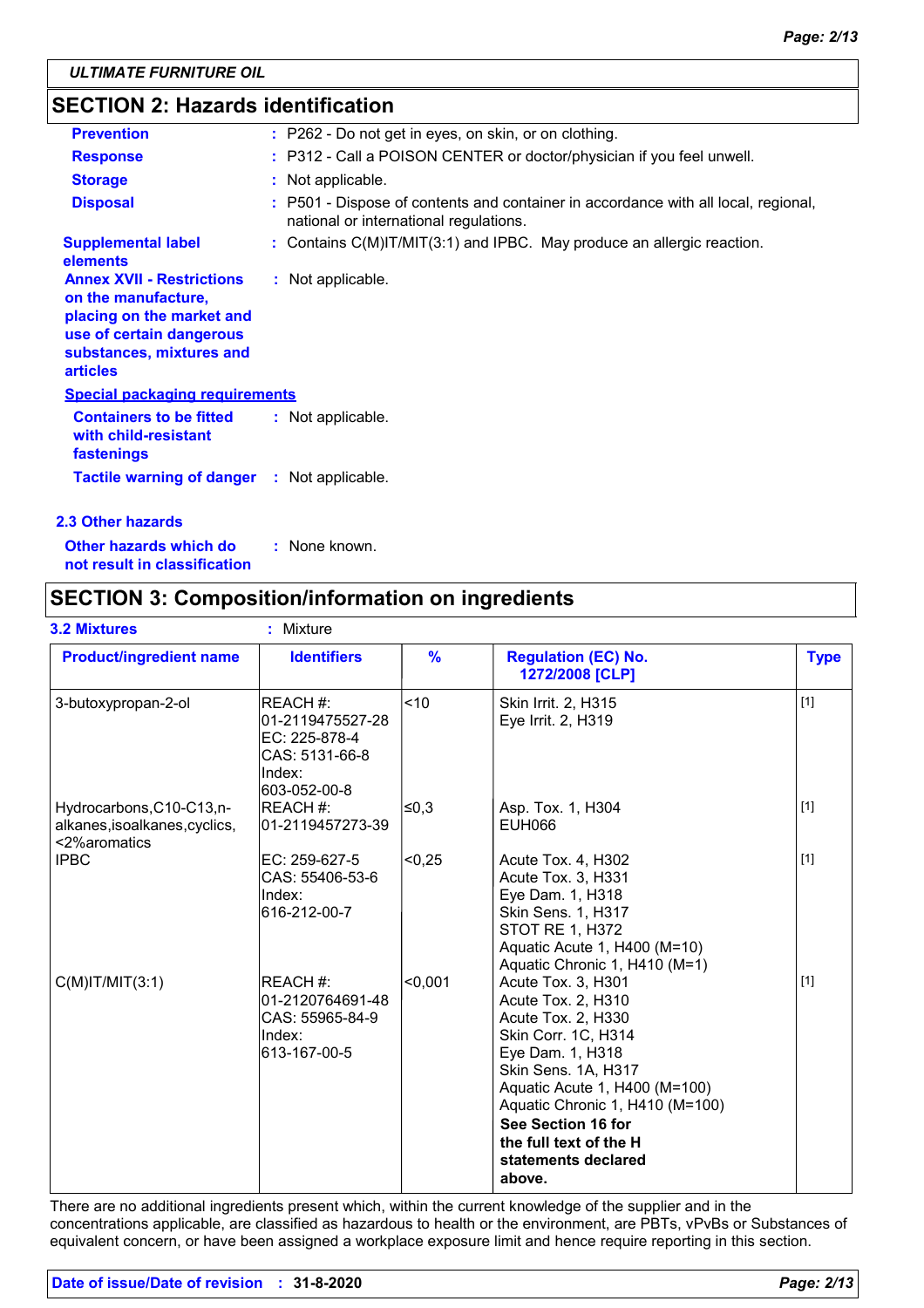### **SECTION 3: Composition/information on ingredients**

#### Type

- [1] Substance classified with a health or environmental hazard
- [2] Substance with a workplace exposure limit
- [3] Substance meets the criteria for PBT according to Regulation (EC) No. 1907/2006, Annex XIII
- [4] Substance meets the criteria for vPvB according to Regulation (EC) No. 1907/2006, Annex XIII
- [5] Substance of equivalent concern
- [6] Additional disclosure due to company policy

Occupational exposure limits, if available, are listed in Section 8.

### **SECTION 4: First aid measures**

#### **4.1 Description of first aid measures**

| <b>General</b>                    | : In all cases of doubt, or when symptoms persist, seek medical attention. Never give<br>anything by mouth to an unconscious person. If unconscious, place in recovery<br>position and seek medical advice. |
|-----------------------------------|-------------------------------------------------------------------------------------------------------------------------------------------------------------------------------------------------------------|
| <b>Eye contact</b>                | : Remove contact lenses, irrigate copiously with clean, fresh water, holding the<br>eyelids apart for at least 10 minutes and seek immediate medical advice.                                                |
| <b>Inhalation</b>                 | : Remove to fresh air. Keep person warm and at rest. If not breathing, if breathing is<br>irregular or if respiratory arrest occurs, provide artificial respiration or oxygen by<br>trained personnel.      |
| <b>Skin contact</b>               | : Remove contaminated clothing and shoes. Wash skin thoroughly with soap and<br>water or use recognised skin cleanser. Do NOT use solvents or thinners.                                                     |
| <b>Ingestion</b>                  | : If swallowed, seek medical advice immediately and show the container or label.<br>Keep person warm and at rest. Do NOT induce vomiting.                                                                   |
| <b>Protection of first-aiders</b> | : No action shall be taken involving any personal risk or without suitable training.                                                                                                                        |

#### **4.2 Most important symptoms and effects, both acute and delayed**

There are no data available on the mixture itself. The product is not classified as hazardous according to Regulation (EC) 1272/2008 as amended.

Repeated or prolonged contact with the mixture may cause removal of natural fat from the skin, resulting in nonallergic contact dermatitis and absorption through the skin.

If splashed in the eyes, the liquid may cause irritation and reversible damage.

This takes into account, where known, delayed and immediate effects and also chronic effects of components from short-term and long-term exposure by oral, inhalation and dermal routes of exposure and eye contact.

Contains IPBC, C(M)IT/MIT(3:1). May produce an allergic reaction.

#### **4.3 Indication of any immediate medical attention and special treatment needed**

| <b>Notes to physician</b>  | : Treat symptomatically. Contact poison treatment specialist immediately if large<br>quantities have been ingested or inhaled. |
|----------------------------|--------------------------------------------------------------------------------------------------------------------------------|
| <b>Specific treatments</b> | : No specific treatment.                                                                                                       |

See toxicological information (Section 11)

### **SECTION 5: Firefighting measures**

| <b>Hazardous combustion</b><br>products         | : Decomposition products may include the following materials: carbon monoxide,<br>carbon dioxide, smoke, oxides of nitrogen. |  |
|-------------------------------------------------|------------------------------------------------------------------------------------------------------------------------------|--|
| <b>Hazards from the</b><br>substance or mixture | : Fire will produce dense black smoke. Exposure to decomposition products may<br>cause a health hazard.                      |  |
|                                                 | 5.2 Special hazards arising from the substance or mixture                                                                    |  |
| Unsuitable extinguishing<br>media               | : Do not use water jet.                                                                                                      |  |
| <b>Suitable extinguishing</b><br>media          | : Recommended: alcohol-resistant foam, $CO2$ , powders, water spray.                                                         |  |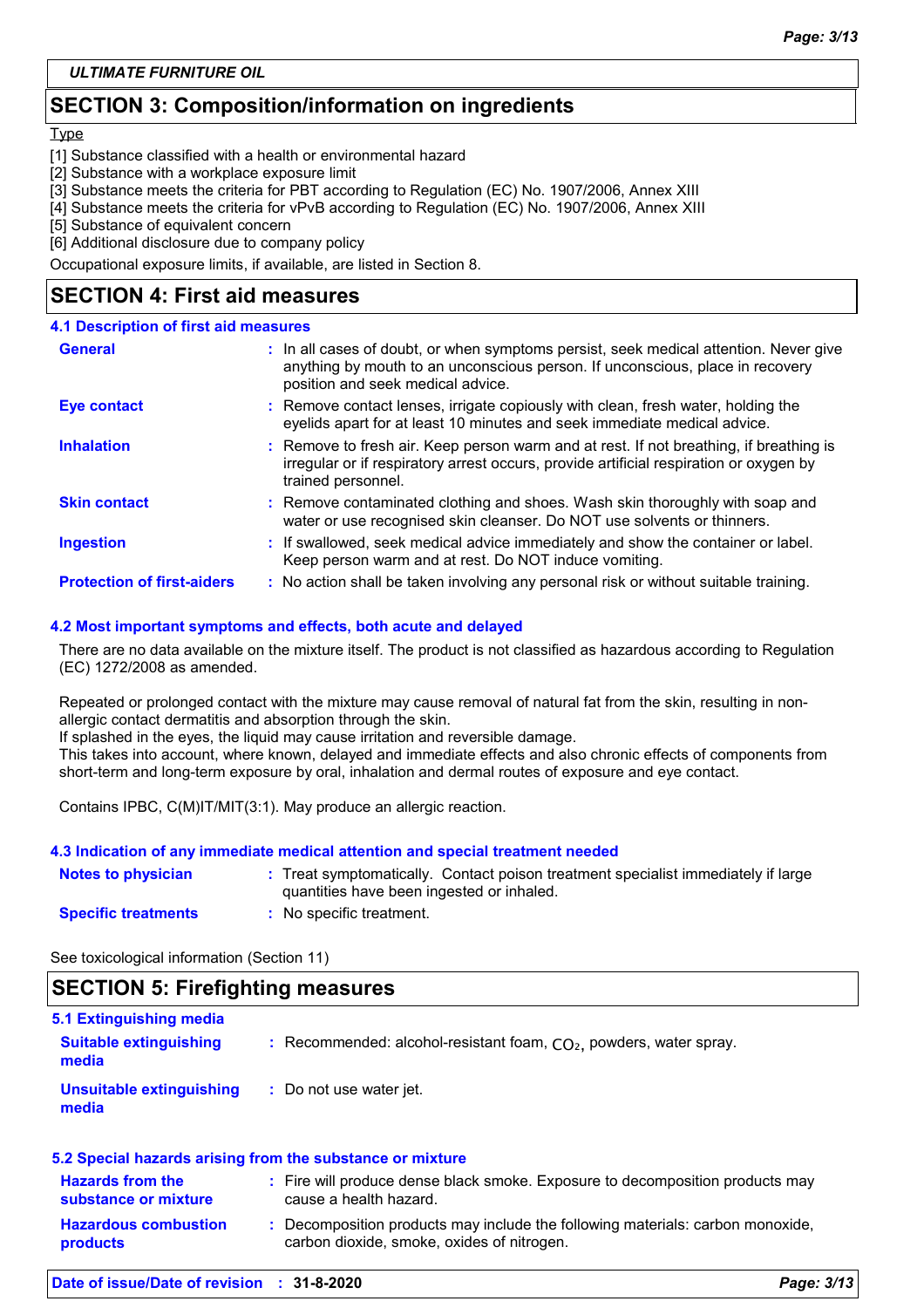### **SECTION 5: Firefighting measures**

| 5.3 Advice for firefighters                              |                                                                                                                    |
|----------------------------------------------------------|--------------------------------------------------------------------------------------------------------------------|
| <b>Special protective actions</b><br>for fire-fighters   | : Cool closed containers exposed to fire with water. Do not release runoff from fire to<br>drains or watercourses. |
| <b>Special protective</b><br>equipment for fire-fighters | : Appropriate breathing apparatus may be required.                                                                 |

### **SECTION 6: Accidental release measures**

|                                                                | 6.1 Personal precautions, protective equipment and emergency procedures                                                                                                                                                                                                            |
|----------------------------------------------------------------|------------------------------------------------------------------------------------------------------------------------------------------------------------------------------------------------------------------------------------------------------------------------------------|
| For non-emergency<br>personnel                                 | : Avoid breathing vapour or mist. Refer to protective measures listed in sections 7<br>and $8.$                                                                                                                                                                                    |
|                                                                | For emergency responders : If specialised clothing is required to deal with the spillage, take note of any<br>information in Section 8 on suitable and unsuitable materials. See also the<br>information in "For non-emergency personnel".                                         |
| <b>6.2 Environmental</b><br>precautions                        | : Do not allow to enter drains or watercourses. If the product contaminates lakes,<br>rivers, or sewers, inform the appropriate authorities in accordance with local<br>regulations.                                                                                               |
| 6.3 Methods and material<br>for containment and<br>cleaning up | : Contain and collect spillage with non-combustible, absorbent material e.g. sand,<br>earth, vermiculite or diatomaceous earth and place in container for disposal<br>according to local regulations (see Section 13). Preferably clean with a detergent.<br>Avoid using solvents. |
| 6.4 Reference to other<br><b>sections</b>                      | : See Section 1 for emergency contact information.<br>See Section 8 for information on appropriate personal protective equipment.<br>See Section 13 for additional waste treatment information.                                                                                    |

### **SECTION 7: Handling and storage**

The information in this section contains generic advice and guidance. The list of Identified Uses in Section 1 should be consulted for any available use-specific information provided in the Exposure Scenario(s).

| <b>7.1 Precautions for safe</b><br>handling | : Avoid contact with skin and eyes. Avoid inhalation of vapour, spray or mist.<br>Eating, drinking and smoking should be prohibited in areas where this material is<br>handled, stored and processed.<br>Put on appropriate personal protective equipment (see Section 8).<br>Never use pressure to empty. Container is not a pressure vessel.<br>Always keep in containers made from the same material as the original one.<br>Comply with the health and safety at work laws.<br>Do not allow to enter drains or watercourses. |
|---------------------------------------------|----------------------------------------------------------------------------------------------------------------------------------------------------------------------------------------------------------------------------------------------------------------------------------------------------------------------------------------------------------------------------------------------------------------------------------------------------------------------------------------------------------------------------------|
|                                             | Materials such as cleaning rags, paper wipes and protective clothing, which are<br>contaminated with the product may spontaneously self-ignite some hours later. To<br>avoid the risks of fires, all contaminated materials should be stored in purpose-built<br>containers or in metal containers with tight-fitting, self-closing lids. Contaminated<br>materials should be removed from the workplace at the end of each working day                                                                                          |

### **7.2 Conditions for safe storage, including any incompatibilities**

and be stored outside.

Store in accordance with local regulations.

#### **Notes on joint storage**

Keep away from: oxidising agents, strong alkalis, strong acids.

#### **Additional information on storage conditions**

Observe label precautions. Store in a dry, cool and well-ventilated area. Keep away from heat and direct sunlight. Keep container tightly closed.

No smoking. Prevent unauthorised access. Containers that have been opened must be carefully resealed and kept upright to prevent leakage.

#### **7.3 Specific end use(s)**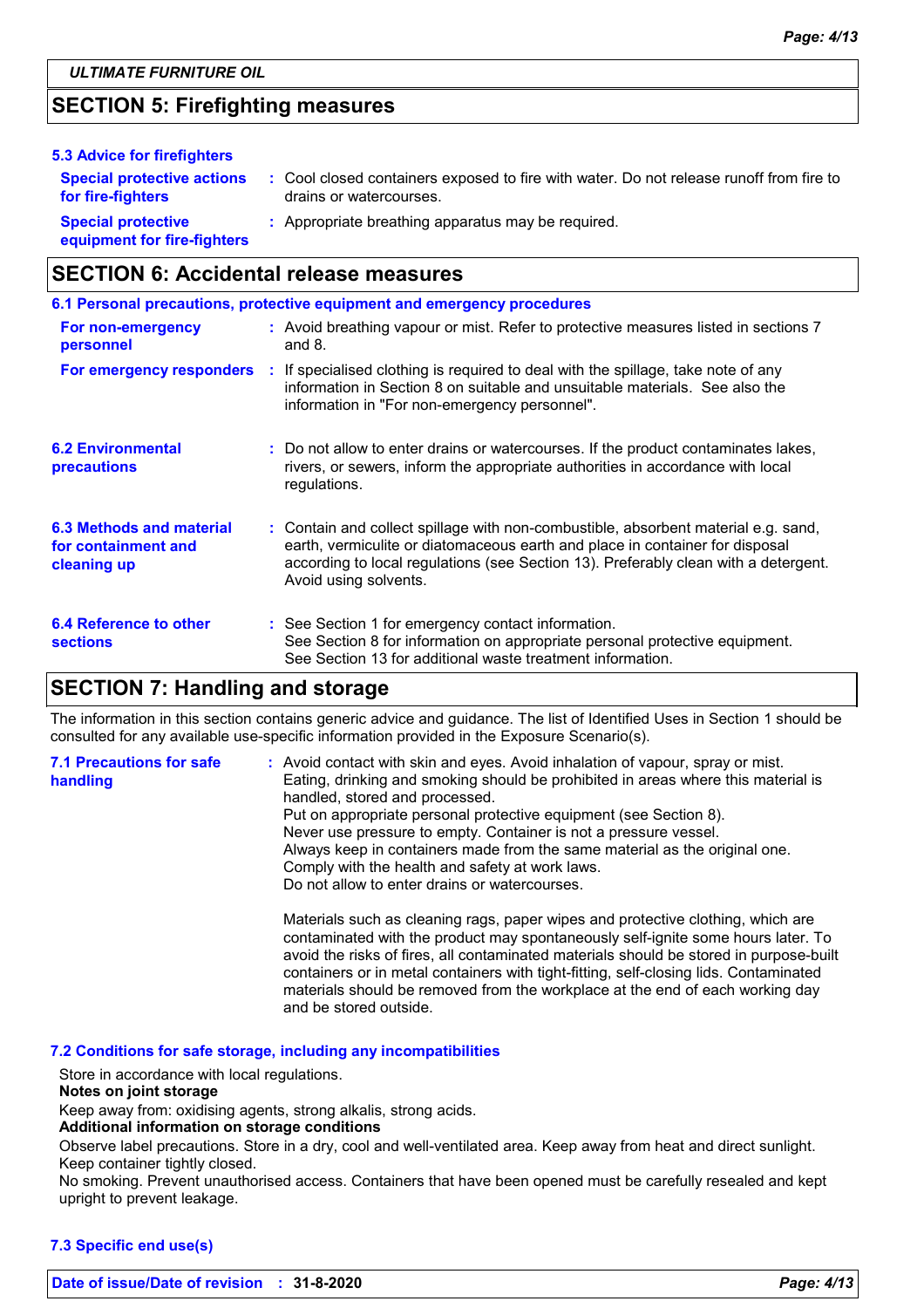*ULTIMATE FURNITURE OIL*

### **SECTION 7: Handling and storage**

**Recommendations :**

**Industrial sector specific : solutions**

: Not available.

Not available.

### **SECTION 8: Exposure controls/personal protection**

The information in this section contains generic advice and guidance. Information is provided based on typical anticipated uses of the product. Additional measures might be required for bulk handling or other uses that could significantly increase worker exposure or environmental releases.

#### **8.1 Control parameters**

**Occupational exposure limits**

No exposure limit value known.

**Recommended monitoring procedures :** If this product contains ingredients with exposure limits, personal, workplace atmosphere or biological monitoring may be required to determine the effectiveness of the ventilation or other control measures and/or the necessity to use respiratory protective equipment. Reference should be made to monitoring standards, such as the following: European Standard EN 689 (Workplace atmospheres - Guidance for the assessment of exposure by inhalation to chemical agents for comparison with limit values and measurement strategy) European Standard EN 14042 (Workplace atmospheres - Guide for the application and use of procedures for the assessment of exposure to chemical and biological agents) European Standard EN 482 (Workplace atmospheres - General requirements for the performance of procedures for the measurement of chemical agents) Reference to national guidance documents for methods for the determination of hazardous substances will also be required.

#### **DNELs/DMELs**

No DNELs/DMELs available.

#### **PNECs**

No PNECs available

| <b>8.2 Exposure controls</b>                      |                                                                                                                                                                                                                                                                                                                                                                                                                                                                                                                                                                          |
|---------------------------------------------------|--------------------------------------------------------------------------------------------------------------------------------------------------------------------------------------------------------------------------------------------------------------------------------------------------------------------------------------------------------------------------------------------------------------------------------------------------------------------------------------------------------------------------------------------------------------------------|
| <b>Appropriate engineering</b><br><b>controls</b> | : Provide adequate ventilation. Where reasonably practicable, this should be<br>achieved by the use of local exhaust ventilation and good general extraction. If<br>these are not sufficient to maintain concentrations of particulates and solvent<br>vapours below the OEL, suitable respiratory protection must be worn.                                                                                                                                                                                                                                              |
| <b>Individual protection measures</b>             |                                                                                                                                                                                                                                                                                                                                                                                                                                                                                                                                                                          |
| <b>Hygiene measures</b>                           | : Wash hands, forearms and face thoroughly after handling chemical products, before<br>eating, smoking and using the lavatory and at the end of the working period.<br>Appropriate techniques should be used to remove potentially contaminated clothing.<br>Wash contaminated clothing before reusing. Ensure that eyewash stations and<br>safety showers are close to the workstation location.                                                                                                                                                                        |
| <b>Eye/face protection</b>                        | : Use safety eyewear designed to protect against splash of liquids.                                                                                                                                                                                                                                                                                                                                                                                                                                                                                                      |
| <b>Skin protection</b>                            |                                                                                                                                                                                                                                                                                                                                                                                                                                                                                                                                                                          |
| <b>Hand protection</b>                            |                                                                                                                                                                                                                                                                                                                                                                                                                                                                                                                                                                          |
| <b>Gloves</b>                                     | : When prolonged or frequently repeated contact may occur, a glove with a protection<br>class of 6 (breakthrough time >480 minutes according to EN374) is recommended.<br>Recommended gloves: Viton $\otimes$ or Nitrile, thickness $\geq 0.38$ mm.<br>When only brief contact is expected, a glove with protection class of 2 or higher<br>(breakthrough time > 30 minutes according to EN374) is recommended.<br>Recommended gloves: Nitrile, thickness ≥ 0.12 mm.<br>Gloves should be replaced regularly and if there is any sign of damage to the glove<br>material. |
| <b>Body protection</b>                            | The performance or effectiveness of the glove may be reduced by physical/chemical<br>damage and poor maintenance.<br>: Personnel should wear antistatic clothing made of natural fibres or of high-<br>temperature-resistant synthetic fibres.                                                                                                                                                                                                                                                                                                                           |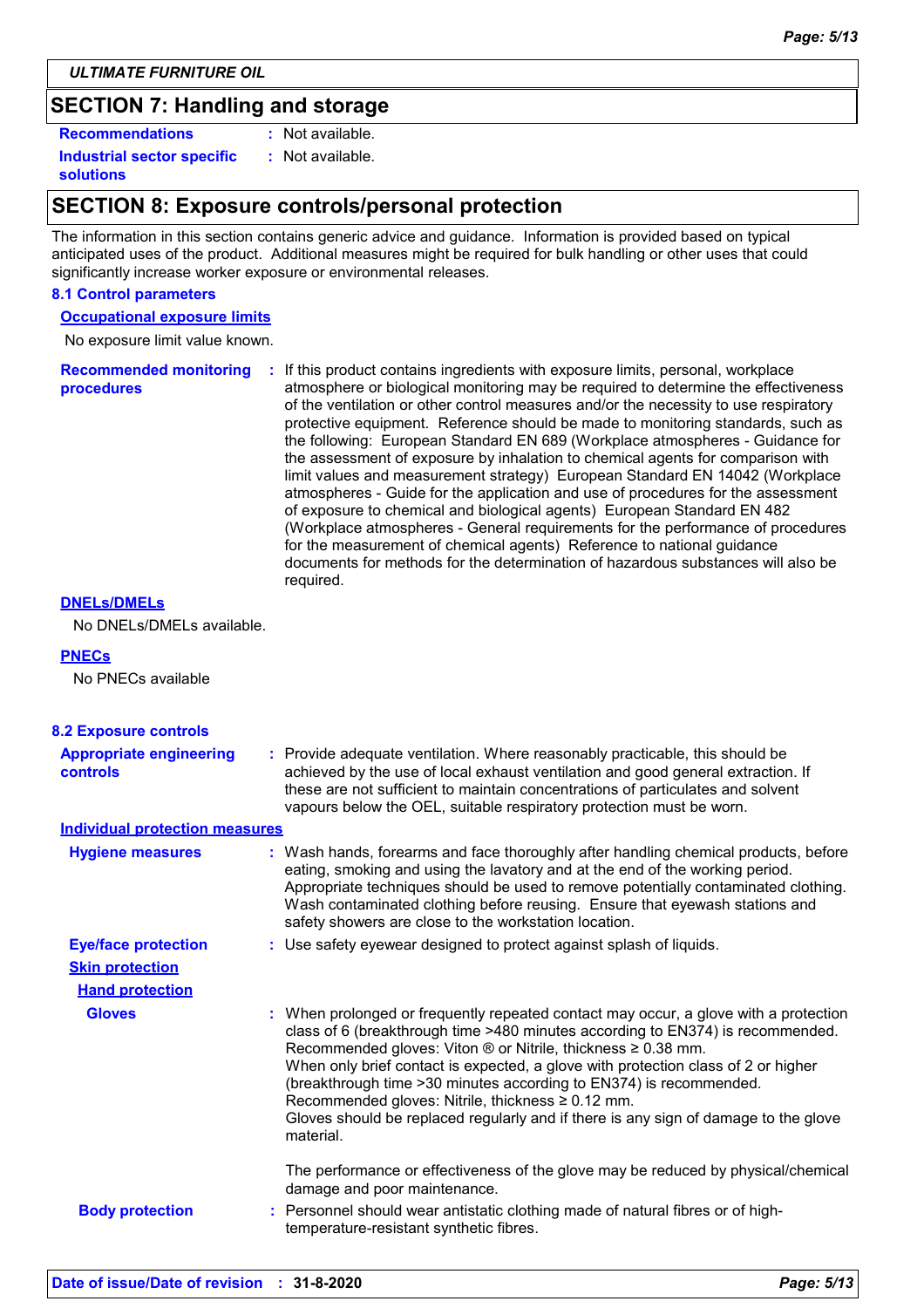## **SECTION 8: Exposure controls/personal protection**

| <b>Other skin protection</b>  | : Appropriate footwear and any additional skin protection measures should be<br>selected based on the task being performed and the risks involved and should be<br>approved by a specialist before handling this product.                                                                                                                                                                                                                                                                                                                                                                                                                                                               |
|-------------------------------|-----------------------------------------------------------------------------------------------------------------------------------------------------------------------------------------------------------------------------------------------------------------------------------------------------------------------------------------------------------------------------------------------------------------------------------------------------------------------------------------------------------------------------------------------------------------------------------------------------------------------------------------------------------------------------------------|
| <b>Respiratory protection</b> | : If workers are exposed to concentrations above the exposure limit, they must use<br>appropriate, certified respirators.                                                                                                                                                                                                                                                                                                                                                                                                                                                                                                                                                               |
|                               | OLD LEAD-BASED PAINTS:                                                                                                                                                                                                                                                                                                                                                                                                                                                                                                                                                                                                                                                                  |
|                               | When surfaces are to be prepared for painting, account should be taken of the age<br>of the property and the possibility that lead-pigmented paint might be present. There<br>is a possibility that ingestion or inhalation of scrapings or dust arising from the<br>preparation work could cause health effects. As a working rule you should assume<br>that this will be the case if the age of the property is pre 1960.                                                                                                                                                                                                                                                             |
|                               | Where possible wet sanding or chemical stripping methods should be used with<br>surfaces of this type to avoid the creation of dust. When dry sanding cannot be<br>avoided, and effective local exhaust ventilation is not available, it is recommended<br>that a dust respirator is worn, that is approved for use with lead dusts, and its type<br>selected on the basis of the COSHH assessment, taking into account the<br>Workplace Exposure Limit for lead in air. Furthermore, steps should be taken to<br>ensure containment of the dusts created, and that all practicable measures are<br>taken to clean up thoroughly all deposits of dusts in and around the affected area. |
|                               | Respiratory protection in case of dust or spray mist formation. (particle filter EN143<br>type P2) Respiratory protection in case of vapour formation. (half mask with<br>combination filter A2-P2 til concentrations of 0,5 Vol%.)                                                                                                                                                                                                                                                                                                                                                                                                                                                     |
|                               | The current Control of Lead at Work Regulations approved code of practice should<br>be consulted for advice on protective clothing and personal hygiene precautions.<br>Care should also be taken to exclude visitors, members of the household and<br>especially children from the affected area, during the actual work and the<br>subsequent clean up operations. All scrapings, dust, etc. should be disposed of by<br>the professional painting contractor as Hazardous Waste.                                                                                                                                                                                                     |
|                               | Extra precautions will also need to be taken when burning off old lead-based paints<br>because fumes containing lead will be produced. It is recommended that a<br>respirator, approved for use with particulate fumes of lead is selected on the basis<br>of the COSHH assessment, taking into account the Workplace Exposure Limit for<br>lead in air. Similar precautions to those given above about sanding should be taken<br>with reference to protective clothing, disposal of scrapings and dusts, and exclusion<br>of other personnel and especially children from the building during actual work and<br>the subsequent clean up operations.                                  |
|                               | Avoid the inhalation of dust. Wear suitable face mask if dry sanding. Special<br>precautions should be taken during surface preparation of pre-1960s paint surfaces<br>over wood and metal as they may contain harmful lead.<br>OLD LEAD-BASED PAINTS:                                                                                                                                                                                                                                                                                                                                                                                                                                  |
|                               | When surfaces are to be prepared for painting, account should be taken of the<br>age of the property and the possibility that lead-pigmented paint might be present.<br>There is a possibility that ingestion or inhalation of scrapings or dust arising from<br>the preparation work could cause health effects. As a working rule you should<br>assume that this will be the case if the age of the property is pre 1960.                                                                                                                                                                                                                                                             |
|                               | Where possible wet sanding or chemical stripping methods should be used with<br>surfaces of this type to avoid the creation of dust. When dry sanding cannot be<br>avoided, and effective local exhaust ventilation is not available, it is recommended<br>that a dust respirator is worn, that is approved for use with lead dusts, and its type<br>selected on the basis of the COSHH assessment, taking into account the<br>Workplace Exposure Limit for lead in air. Furthermore, steps should be taken to<br>ensure containment of the dusts created, and that all practicable measures are<br>taken to clean up thoroughly all deposits of dusts in and around the affected area. |
|                               | Respiratory protection in case of dust or spray mist formation. (particle filter                                                                                                                                                                                                                                                                                                                                                                                                                                                                                                                                                                                                        |

**Date of issue/Date of revision : 31-8-2020** *Page: 6/13*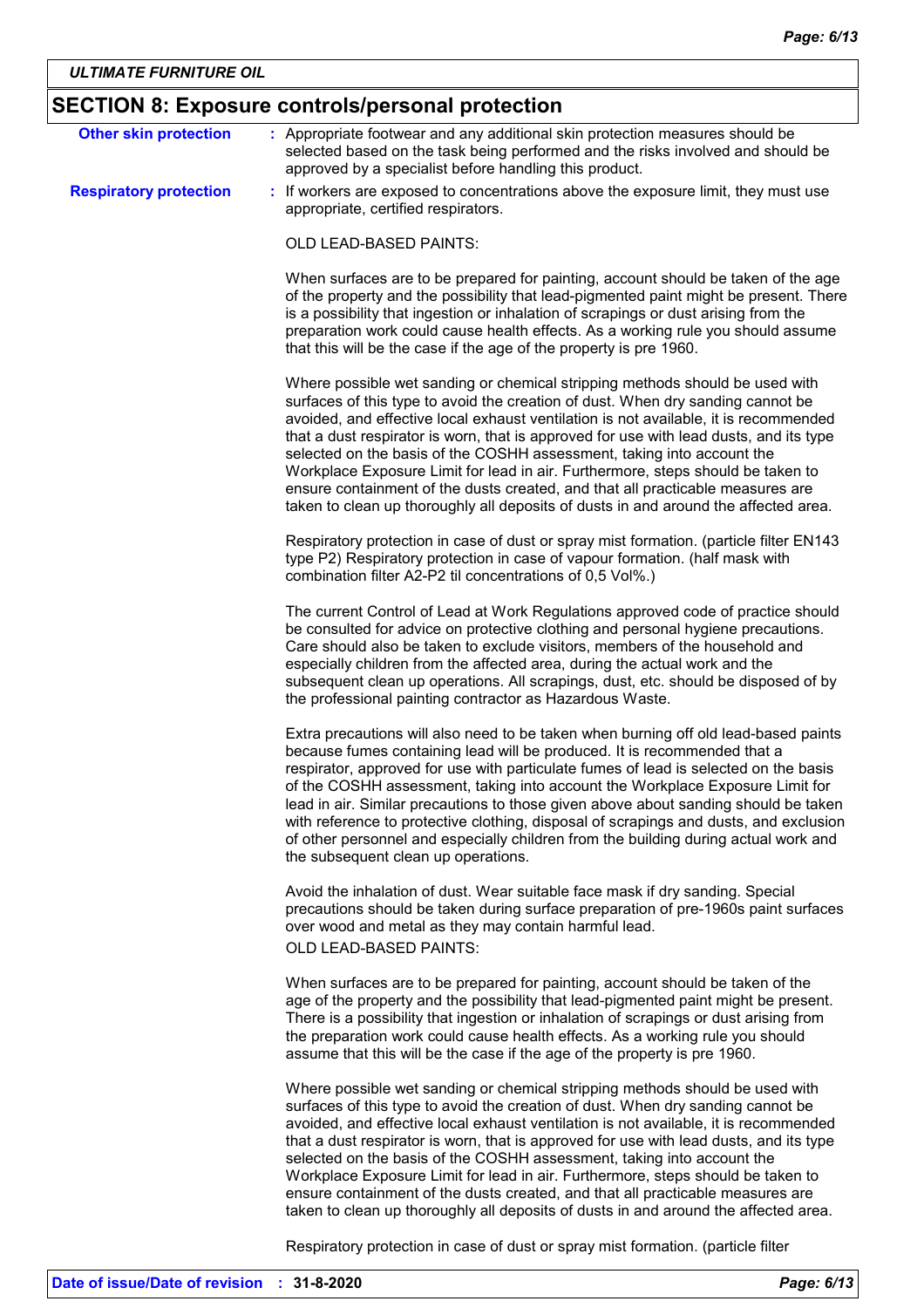### **SECTION 8: Exposure controls/personal protection**

EN143 type P2) Respiratory protection in case of vapour formation. (half mask with combination filter A2-P2 til concentrations of 0,5 Vol%.)

|                               | The current Control of Lead at Work Regulations approved code of practice<br>should be consulted for advice on protective clothing and personal hygiene<br>precautions. Care should also be taken to exclude visitors, members of the<br>household and especially children from the affected area, during the actual work<br>and the subsequent clean up operations. All scrapings, dust, etc. should be<br>disposed of by the professional painting contractor as Hazardous Waste.                                                                                                                                                                    |
|-------------------------------|--------------------------------------------------------------------------------------------------------------------------------------------------------------------------------------------------------------------------------------------------------------------------------------------------------------------------------------------------------------------------------------------------------------------------------------------------------------------------------------------------------------------------------------------------------------------------------------------------------------------------------------------------------|
|                               | Extra precautions will also need to be taken when burning off old lead-based<br>paints because fumes containing lead will be produced. It is recommended that a<br>respirator, approved for use with particulate fumes of lead is selected on the basis<br>of the COSHH assessment, taking into account the Workplace Exposure Limit for<br>lead in air. Similar precautions to those given above about sanding should be taken<br>with reference to protective clothing, disposal of scrapings and dusts, and<br>exclusion of other personnel and especially children from the building during<br>actual work and the subsequent clean up operations. |
|                               | Avoid the inhalation of dust. Wear suitable face mask if dry sanding. Special<br>precautions should be taken during surface preparation of pre-1960s paint<br>surfaces over wood and metal as they may contain harmful lead.                                                                                                                                                                                                                                                                                                                                                                                                                           |
| <b>Environmental exposure</b> | : Do not allow to enter drains or watercourses.                                                                                                                                                                                                                                                                                                                                                                                                                                                                                                                                                                                                        |

**controls**

### **SECTION 9: Physical and chemical properties**

#### **9.1. Information on basic physical and chemical properties**

| <b>Appearance</b>                                      |    |                                                          |
|--------------------------------------------------------|----|----------------------------------------------------------|
| <b>Physical state</b>                                  |    | : Liquid.                                                |
| <b>Colour</b>                                          |    | Various: See label.                                      |
| <b>Odour</b>                                           |    | Not available.                                           |
| <b>Odour threshold</b>                                 |    | Not available.                                           |
| рH                                                     |    | : 8,5                                                    |
| <b>Melting point/freezing point</b>                    |    | $:$ Not available.                                       |
| Initial boiling point and boiling<br>range             |    | $: 100^{\circ}$ C                                        |
| <b>Flash point</b>                                     |    | Not applicable.                                          |
| <b>Evaporation rate</b>                                |    | Not available.                                           |
| <b>Upper/lower flammability or</b><br>explosive limits |    | $:$ Not available.                                       |
| <b>Vapour pressure</b>                                 |    | $:$ Not available.                                       |
| <b>Vapour density</b>                                  |    | $:$ Not available.                                       |
| <b>Relative density</b>                                | t. | $\overline{1}$                                           |
| <b>Solubility(ies)</b>                                 |    | : Easily soluble in the following materials: cold water. |
| <b>Partition coefficient: n-octanol/</b><br>water      |    | : Not available.                                         |
| <b>Auto-ignition temperature</b>                       |    | : Not available.                                         |
| <b>Decomposition temperature</b>                       |    | Not available.                                           |
| <b>Viscosity</b>                                       |    | Kinematic (room temperature): $1,6$ cm <sup>2</sup> /s   |
| <b>Explosive properties</b>                            |    | Not available.                                           |
| <b>Oxidising properties</b>                            |    | : Not available.                                         |
| 9.2. Other information                                 |    |                                                          |
| <b>Solubility in water</b>                             |    | $:$ Not available.                                       |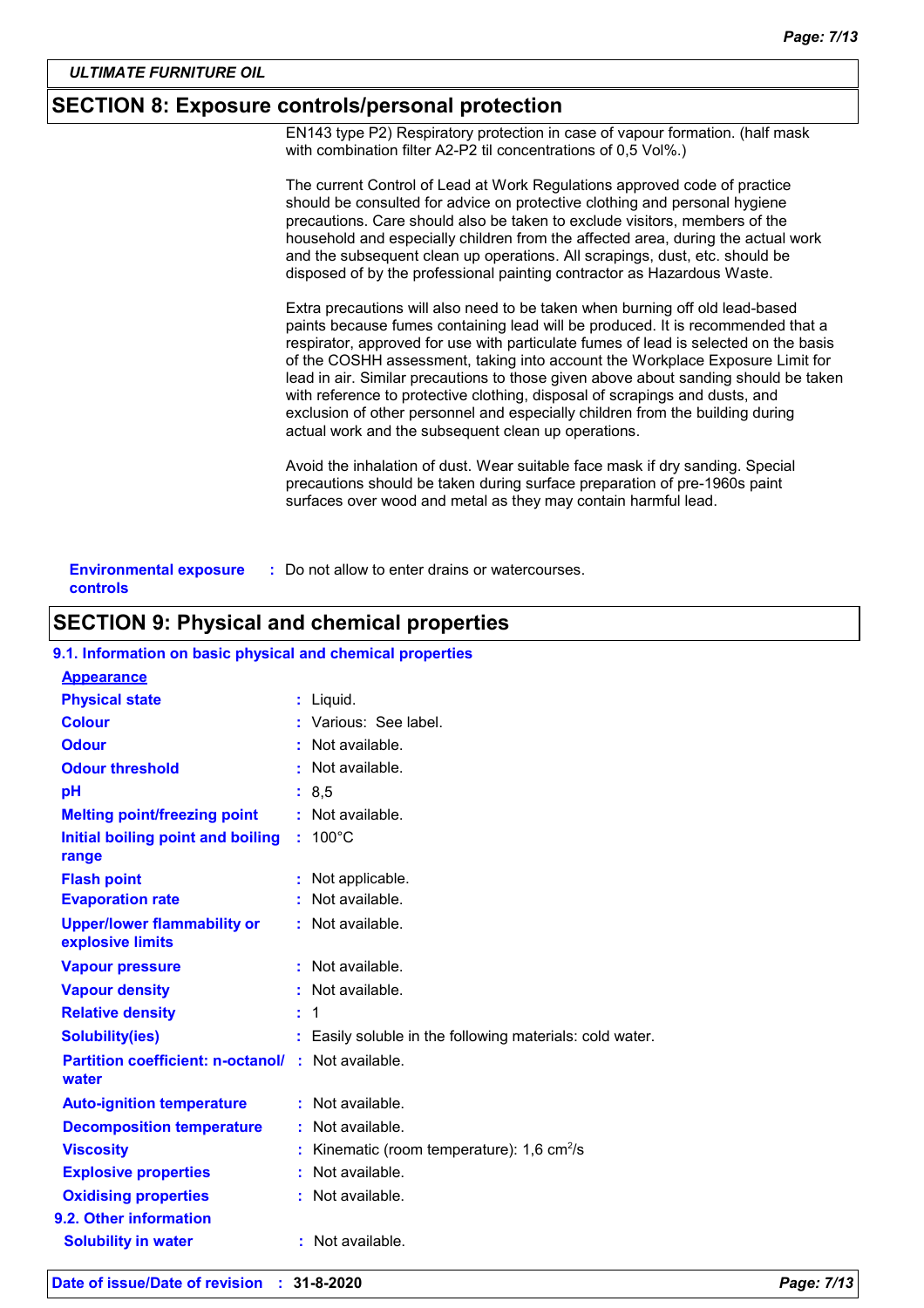### **SECTION 10: Stability and reactivity**

| APARIALI <i>II</i>                              | .                                                                                                                                   |
|-------------------------------------------------|-------------------------------------------------------------------------------------------------------------------------------------|
| <b>10.6 Hazardous</b><br>decomposition products | : Decomposition products may include the following materials: carbon monoxide,<br>carbon dioxide, smoke, oxides of nitrogen.        |
| 10.5 Incompatible materials                     | : Keep away from the following materials to prevent strong exothermic reactions:<br>oxidising agents, strong alkalis, strong acids. |
| <b>10.4 Conditions to avoid</b>                 | : When exposed to high temperatures may produce hazardous decomposition<br>products.                                                |
| 10.3 Possibility of<br>hazardous reactions      | : Under normal conditions of storage and use, hazardous reactions will not occur.                                                   |
| <b>10.2 Chemical stability</b>                  | : Stable under recommended storage and handling conditions (see Section 7).                                                         |
| <b>10.1 Reactivity</b>                          | : No specific test data related to reactivity available for this product or its ingredients.                                        |

### **SECTION 11: Toxicological information**

#### **11.1 Information on toxicological effects**

There are no data available on the mixture itself. The product is not classified as hazardous according to Regulation (EC) 1272/2008 as amended.

Repeated or prolonged contact with the mixture may cause removal of natural fat from the skin, resulting in nonallergic contact dermatitis and absorption through the skin.

If splashed in the eyes, the liquid may cause irritation and reversible damage.

This takes into account, where known, delayed and immediate effects and also chronic effects of components from short-term and long-term exposure by oral, inhalation and dermal routes of exposure and eye contact.

Contains IPBC, C(M)IT/MIT(3:1). May produce an allergic reaction.

#### **Acute toxicity**

| <b>Product/ingredient name</b> | <b>Result</b>              | <b>Species</b> | <b>Dose</b>              | <b>Exposure</b> |
|--------------------------------|----------------------------|----------------|--------------------------|-----------------|
| 3-butoxypropan-2-ol            | ILD50 Dermal<br>ILD50 Oral | Rabbit<br>Rat  | 3100 mg/kg<br>2700 mg/kg |                 |
| <b>IPBC</b>                    | LD50 Oral                  | Rat            | 1470 mg/kg               |                 |

**Conclusion/Summary :** Not available.

**Acute toxicity estimates**

| <b>Route</b>         | <b>ATE value</b> |
|----------------------|------------------|
| Inhalation (gases)   | 348258,7 ppm     |
| Inhalation (vapours) | 1492,5 mg/l      |

#### **Irritation/Corrosion**

| <b>Product/ingredient name</b>                    | <b>Result</b>          | <b>Species</b> | <b>Score</b> | <b>Exposure</b> | <b>Observation</b> |
|---------------------------------------------------|------------------------|----------------|--------------|-----------------|--------------------|
| $C(M)$ IT/MIT $(3:1)$                             | Skin - Severe irritant | <b>Human</b>   |              | 0.01 Percent    |                    |
| <b>Conclusion/Summary</b><br><b>Sensitisation</b> | : Not available.       |                |              |                 |                    |
| <b>Conclusion/Summary</b>                         | $:$ Not available.     |                |              |                 |                    |
| <b>Mutagenicity</b>                               |                        |                |              |                 |                    |
| <b>Conclusion/Summary</b>                         | $:$ Not available.     |                |              |                 |                    |
| <b>Carcinogenicity</b>                            |                        |                |              |                 |                    |
| <b>Conclusion/Summary</b>                         | $:$ Not available.     |                |              |                 |                    |
| <b>Reproductive toxicity</b>                      |                        |                |              |                 |                    |
| <b>Conclusion/Summary</b>                         | : Not available.       |                |              |                 |                    |
| <b>Teratogenicity</b>                             |                        |                |              |                 |                    |
| <b>Conclusion/Summary</b>                         | : Not available.       |                |              |                 |                    |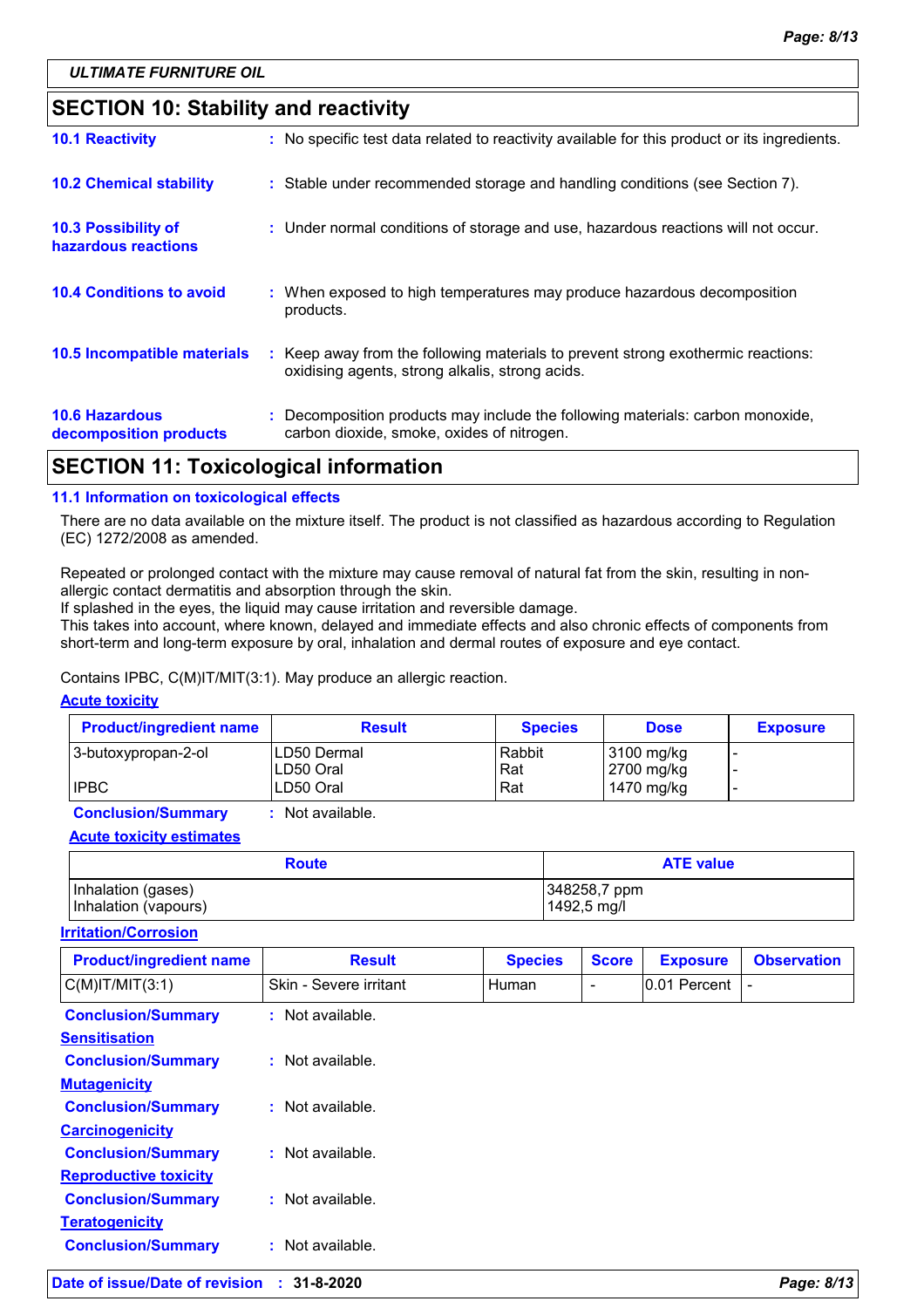### **SECTION 11: Toxicological information**

#### **Specific target organ toxicity (single exposure)**

#### Not available.

#### **Specific target organ toxicity (repeated exposure)**

| <b>Product/ingredient name</b> | <b>Category</b>       | <b>Route of</b><br>exposure | <b>Target organs</b> |
|--------------------------------|-----------------------|-----------------------------|----------------------|
| <b>IPBC</b>                    | Category <sup>1</sup> | Not determined              | I Not determined     |

#### **Aspiration hazard**

| <b>Product/ingredient name</b>                                           | <b>Result</b>                         |
|--------------------------------------------------------------------------|---------------------------------------|
| Hydrocarbons, C10-C13, n-alkanes, isoalkanes, cyclics,<br>l <2%aromatics | <b>ASPIRATION HAZARD - Category 1</b> |

**Other information :**

: Not available.

### **SECTION 12: Ecological information**

#### **12.1 Toxicity**

There are no data available on the mixture itself. Do not allow to enter drains or watercourses.

The mixture has been assessed following the summation method of the CLP Regulation (EC) No 1272/2008 and is not classified as hazardous to the environment, but contains substance(s) hazardous to the environment. See section 3 for details.

| <b>Product/ingredient name</b> | <b>Result</b>                                                                                                               | <b>Species</b>                                                                                                                                                              | <b>Exposure</b>                                |
|--------------------------------|-----------------------------------------------------------------------------------------------------------------------------|-----------------------------------------------------------------------------------------------------------------------------------------------------------------------------|------------------------------------------------|
| <b>IPBC</b>                    | Acute EC50 0,022 mg/l<br>Acute EC50 0,16 ppm Fresh water<br>Acute LC50 72 ppb Fresh water<br>Acute LC50 67 µg/l Fresh water | Algae - Scenedesmus<br>subspicatus<br>Daphnia - Daphnia magna<br>Fish - Oncorhynchus mykiss<br>Fish - Oncorhynchus mykiss -<br>Juvenile (Fledgling, Hatchling,<br>Weanling) | 172 hours<br>I48 hours<br>96 hours<br>96 hours |

**Conclusion/Summary :** Not available.

#### **12.2 Persistence and degradability**

#### **Conclusion/Summary :** Not available.

| <b>Product/ingredient name</b> | <b>Aquatic half-life</b> | <b>Photolysis</b> | Biodegradability |
|--------------------------------|--------------------------|-------------------|------------------|
| <b>IPBC</b>                    |                          |                   | Readily          |

#### **12.3 Bioaccumulative potential**

| <b>Product/ingredient name</b> | $\mathsf{LocP}_\mathsf{ow}$ | <b>BCF</b> | <b>Potential</b> |
|--------------------------------|-----------------------------|------------|------------------|
| 3-butoxypropan-2-ol            | ے, ا                        |            | <b>low</b>       |
| <b>IPBC</b>                    | 2.81                        |            | llow             |

#### **12.4 Mobility in soil**

| <b>Soil/water partition</b><br><b>coefficient (Koc)</b> | : Not available. |
|---------------------------------------------------------|------------------|
| <b>Mobility</b>                                         | : Not available. |

### **12.5 Results of PBT and vPvB assessment**

| <b>PBT</b>  | : Not applicable.<br>P: Not available, B: Not available, T: Not available, |
|-------------|----------------------------------------------------------------------------|
| <b>vPvB</b> | : Not applicable.<br>vP: Not available. vB: Not available.                 |
|             |                                                                            |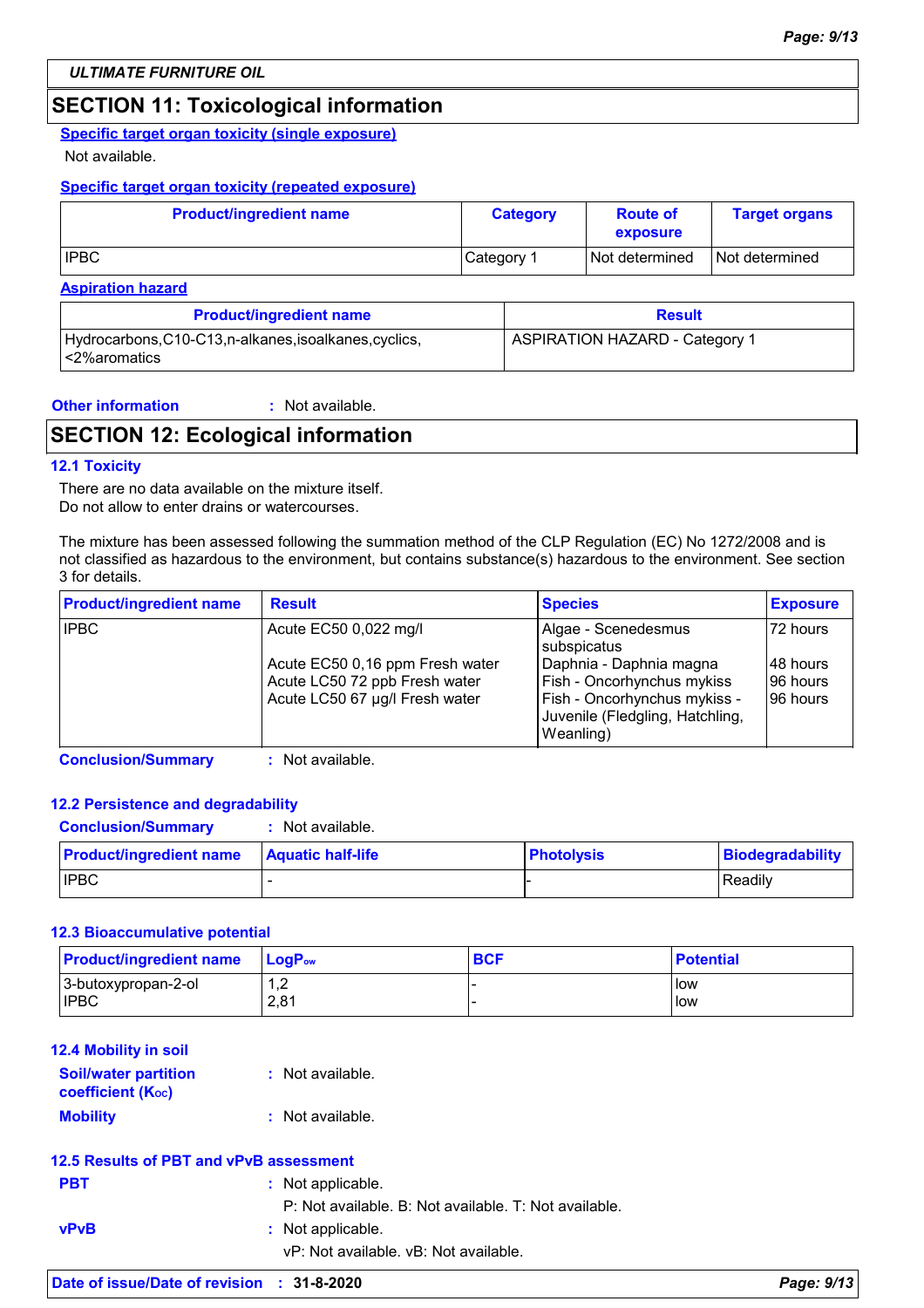### **SECTION 12: Ecological information**

**12.6 Other adverse effects :** No known significant effects or critical hazards.

### **SECTION 13: Disposal considerations**

The information in this section contains generic advice and guidance. The list of Identified Uses in Section 1 should be consulted for any available use-specific information provided in the Exposure Scenario(s).

#### **13.1 Waste treatment methods**

| <b>Product</b>                                                                                                                                                       |                                                                                                                                                                                                                                                                                                                                                                                                                                                                                                                                                    |  |  |
|----------------------------------------------------------------------------------------------------------------------------------------------------------------------|----------------------------------------------------------------------------------------------------------------------------------------------------------------------------------------------------------------------------------------------------------------------------------------------------------------------------------------------------------------------------------------------------------------------------------------------------------------------------------------------------------------------------------------------------|--|--|
| <b>Methods of disposal</b>                                                                                                                                           | The generation of waste should be avoided or minimised wherever possible.<br>Disposal of this product, solutions and any by-products should at all times comply<br>with the requirements of environmental protection and waste disposal legislation<br>and any regional local authority requirements. Dispose of surplus and non-<br>recyclable products via a licensed waste disposal contractor. Waste should not be<br>disposed of untreated to the sewer unless fully compliant with the requirements of<br>all authorities with jurisdiction. |  |  |
| <b>Hazardous waste</b><br>: Within the present knowledge of the supplier, this product is not regarded as<br>hazardous waste, as defined by EU Directive 2008/98/EC. |                                                                                                                                                                                                                                                                                                                                                                                                                                                                                                                                                    |  |  |
| <b>Disposal considerations</b>                                                                                                                                       | Do not allow to enter drains or watercourses.<br>÷<br>Dispose of according to all federal, state and local applicable regulations.<br>If this product is mixed with other wastes, the original waste product code may no<br>longer apply and the appropriate code should be assigned.<br>For further information, contact your local waste authority.                                                                                                                                                                                              |  |  |
| <b>Packaging</b>                                                                                                                                                     |                                                                                                                                                                                                                                                                                                                                                                                                                                                                                                                                                    |  |  |
| <b>Methods of disposal</b>                                                                                                                                           | : The generation of waste should be avoided or minimised wherever possible. Waste<br>packaging should be recycled. Incineration or landfill should only be considered<br>when recycling is not feasible.                                                                                                                                                                                                                                                                                                                                           |  |  |
| <b>Disposal considerations</b>                                                                                                                                       | Using information provided in this safety data sheet, advice should be obtained from<br>÷.<br>the relevant waste authority on the classification of empty containers.<br>Empty containers must be scrapped or reconditioned.<br>Dispose of containers contaminated by the product in accordance with local or<br>national legal provisions.                                                                                                                                                                                                        |  |  |
| <b>Type of packaging</b>                                                                                                                                             | European waste catalogue (EWC)                                                                                                                                                                                                                                                                                                                                                                                                                                                                                                                     |  |  |
| <b>CEPE Paint Guidelines</b>                                                                                                                                         | 15 01 10*<br>packaging containing residues of or contaminated by<br>hazardous substances                                                                                                                                                                                                                                                                                                                                                                                                                                                           |  |  |
| <b>Special precautions</b>                                                                                                                                           | : This material and its container must be disposed of in a safe way. Empty containers<br>or liners may retain some product residues. Avoid dispersal of spilt material and<br>runoff and contact with soil, waterways, drains and sewers.                                                                                                                                                                                                                                                                                                          |  |  |

### **SECTION 14: Transport information**

### **Information pertaining to IATA and ADN is considered not relevant since the material is not packaged in the correct approved packaging required of these methods of transport.**

|                                                           | <b>ADR</b>       | <b>IMDG</b>     |
|-----------------------------------------------------------|------------------|-----------------|
| 14.1 UN number                                            | Not regulated.   | Not regulated.  |
| 14.2 UN proper<br>shipping name                           | Not applicable.  | Not applicable. |
| <b>14.3 Transport</b><br>hazard class(es)<br><b>Class</b> | Not applicable.  | Not applicable. |
| <b>Subsidiary class</b>                                   |                  |                 |
|                                                           |                  |                 |
| Date of issue/Date of revision                            | 31-8-2020<br>-11 | Page: 10/13     |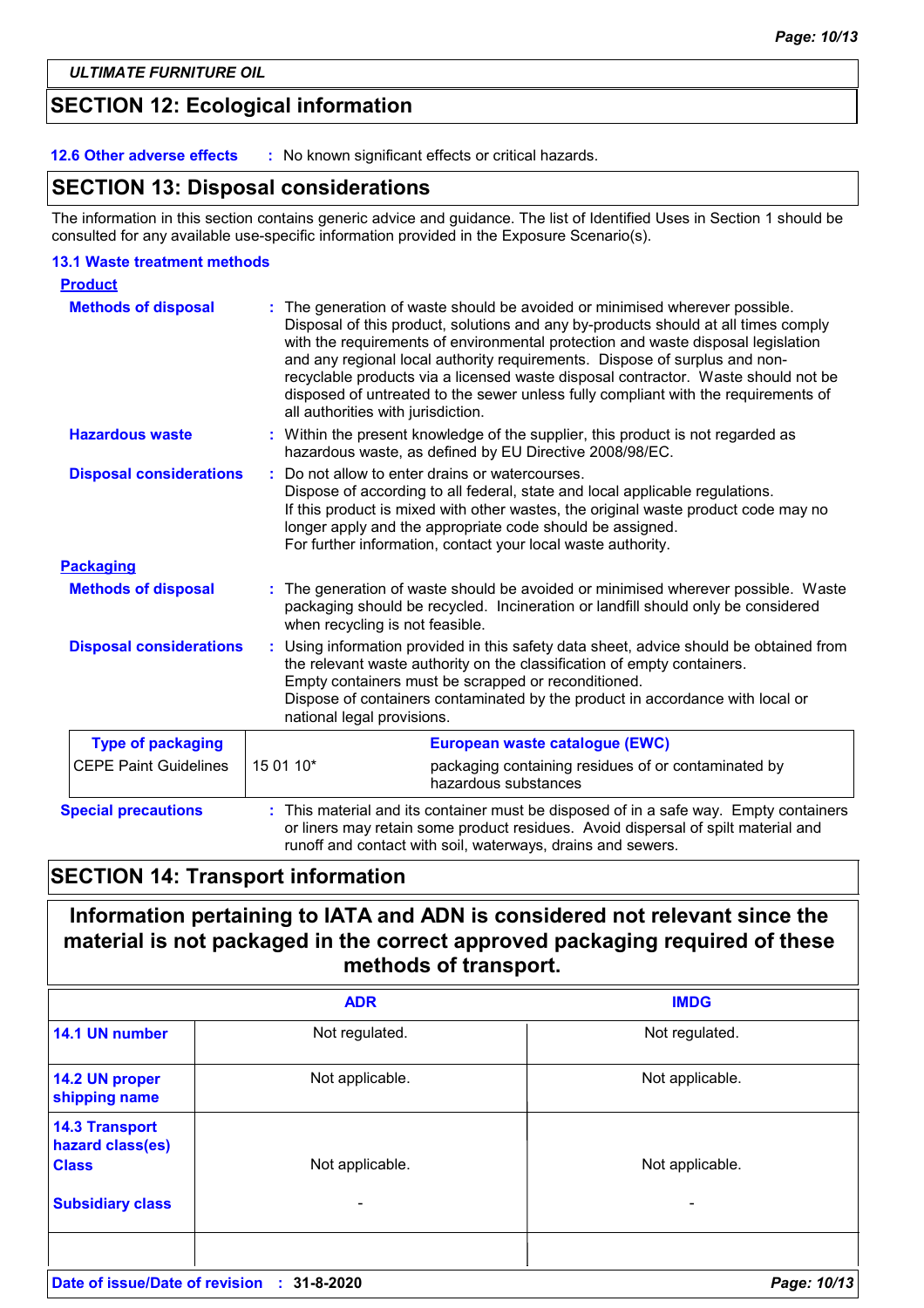*ULTIMATE FURNITURE OIL*

#### **Information pertaining to IATA and ADN is considered not relevant since the material is not packaged in the correct approved packaging required of these methods of transport.** Not applicable. Not applicable. Not available. Not applicable. **14.4 Packing group HI/Kemler number 14.5 Environmental hazards 14.6 Special precautions for user 14.7 Transport in bulk according to Annex II of MARPOL and the IBC Code :** Not applicable. **Emergency schedules (EmS) Marine pollutant Marine pollutant substances** No. Not available. **Additional information** - Harrison and the second control of the second second control of the second second control of the second second No. **Transport within user's premises:** always transport in closed containers that are upright and secure. Ensure that persons transporting the product know what to do in the event of an accident or spillage.

### **SECTION 15: Regulatory information**

**15.1 Safety, health and environmental regulations/legislation specific for the substance or mixture EU Regulation (EC) No. 1907/2006 (REACH)**

**Annex XIV - List of substances subject to authorisation**

**Annex XIV**

None of the components are listed, or the component present is below its threshold.

**Substances of very high concern**

None of the components are listed, or the component present is below its threshold.

**Annex XVII - Restrictions : Not applicable. on the manufacture, placing on the market and use of certain dangerous substances, mixtures and articles**

#### **Other EU regulations**

**VOC for Ready-for-Use Mixture :** Not applicable.

**Ozone depleting substances (1005/2009/EU)** Not listed.

**Prior Informed Consent (PIC) (649/2012/EU)**

Not listed.

#### **Seveso Directive**

**International regulations** This product is not controlled under the Seveso Directive.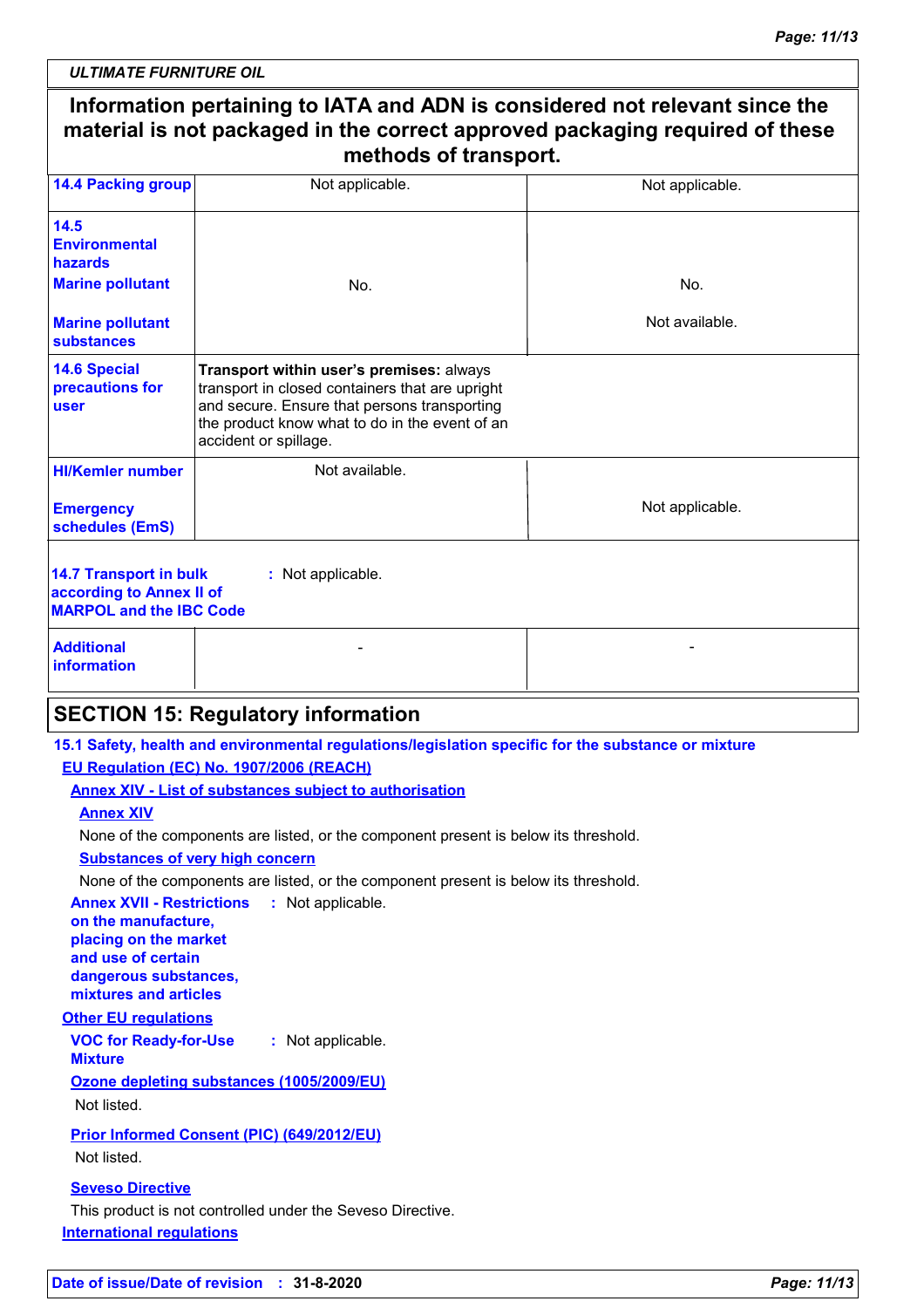### **SECTION 15: Regulatory information**

**Chemical Weapon Convention List Schedules I, II & III Chemicals**

Not listed.

#### **Montreal Protocol (Annexes A, B, C, E)**

Not listed.

#### **Stockholm Convention on Persistent Organic Pollutants**

Not listed.

#### **Rotterdam Convention on Prior Informed Consent (PIC)**

Not listed.

#### **UNECE Aarhus Protocol on POPs and Heavy Metals**

Not listed.

| <b>15.2 Chemical safety</b> |  |  |  |  |  |
|-----------------------------|--|--|--|--|--|
|-----------------------------|--|--|--|--|--|

**:** No Chemical Safety Assessment has been carried out.

**assessment**

### **SECTION 16: Other information**

**CEPE code :** 8

 $\nabla$  Indicates information that has changed from previously issued version.

|  |  | <b>Abbreviations and acronyms : ATE = Acute Toxicity Estimate</b><br>CLP = Classification, Labelling and Packaging Regulation [Regulation (EC) No. |
|--|--|----------------------------------------------------------------------------------------------------------------------------------------------------|
|  |  | 1272/2008]<br>DMEL = Derived Minimal Effect Level<br>DNEL = Derived No Effect Level                                                                |
|  |  | EUH statement = CLP-specific Hazard statement                                                                                                      |
|  |  | PBT = Persistent, Bioaccumulative and Toxic<br><b>PNEC</b> = Predicted No Effect Concentration                                                     |
|  |  | <b>RRN = REACH Registration Number</b><br>vPvB = Very Persistent and Very Bioaccumulative                                                          |

#### **Procedure used to derive the classification according to Regulation (EC) No. 1272/2008 [CLP/GHS]**

| <b>Classification</b> | <b>Justification</b> |  |
|-----------------------|----------------------|--|
| Not classified.       |                      |  |

**Full text of abbreviated H statements**

| H301             | Toxic if swallowed.                                   |
|------------------|-------------------------------------------------------|
| H302             | Harmful if swallowed.                                 |
| H <sub>304</sub> | May be fatal if swallowed and enters airways.         |
| H310             | Fatal in contact with skin.                           |
| H314             | Causes severe skin burns and eye damage.              |
| H315             | Causes skin irritation.                               |
| <b>H317</b>      | May cause an allergic skin reaction.                  |
| H318             | Causes serious eye damage.                            |
| H319             | Causes serious eye irritation.                        |
| H330             | Fatal if inhaled.                                     |
| H331             | Toxic if inhaled.                                     |
| H372             | Causes damage to organs through prolonged or repeated |
|                  | exposure.                                             |
| H400             | Very toxic to aquatic life.                           |
| H410             | Very toxic to aquatic life with long lasting effects. |

**Full text of classifications [CLP/GHS]**